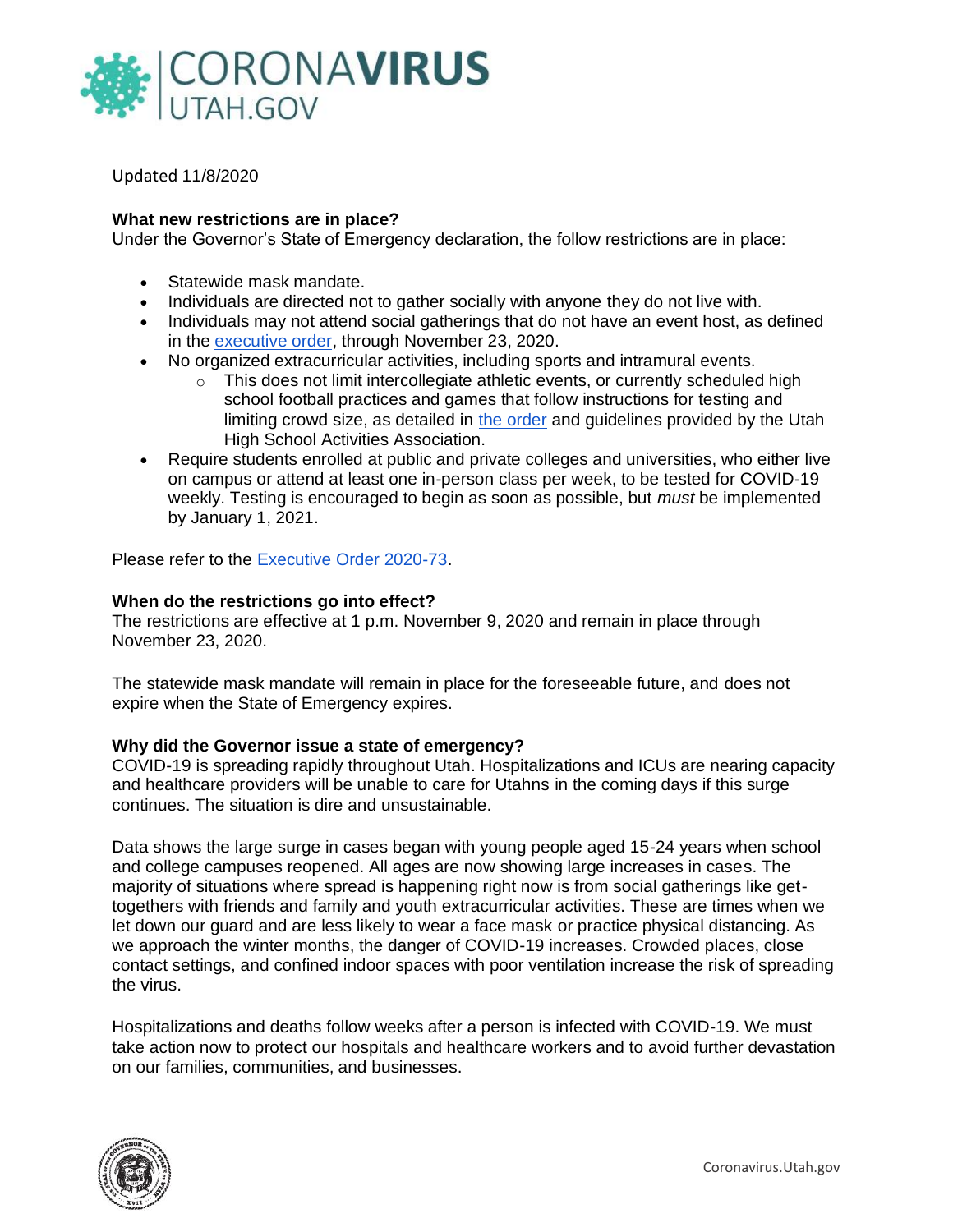## **Is this a stay-at-home order?**

No. You can still go to work, school, church, shopping, etc. However, it is critical that you take as many precautions as you can to prevent further spread of COVID-19.

- Wear a face mask anytime you are around people you don't live with.
- Maintain physical distance anytime you are around people you do not live with.
- Stay home when you are sick, have symptoms of COVID-19, have tested positive for COVID-19 within the past 10 days, are waiting for your test results, or have been asked to quarantine because you were exposed to COVID-19.
- Wash your hands with soap and water often. Use an alcohol-based hand sanitizer if you do not have access to soap and water.

## **Do these restrictions apply in restaurants and bars?**

Masks must be worn in bars and restaurants unless you are actively eating or drinking.

Six feet physical distancing between parties is required. Visiting bars and restaurants with people who do not live in your household is strongly discouraged before November 23, 2020.

Bars must close by 10 p.m. each night through Nov. 23, 2020.

## **Is the COVID-19 Transmission Index still in effect?**

The executive order overrides the COVID-19 Transmission Index through November 23, 2020, at which time the requirements in transmission index will resume.

### **Will counties change transmission levels during the state of emergency order?**

No. The requirements of the State of Emergency apply to all counties, regardless of their previous transmission level.

### **Do the Governor and the Utah Department of Health have legal power to enact this?**

Yes. The Governor and the Utah Department of Health have legal authority and power to issue these orders.

- Utah Code § 53-2a-209(1) provides that orders issued by the governor under Title 53, Chapter 2a, Part 2, Disaster Response and Recovery Act, have the "full force and effect of law".
- Utah Code § 53-2a-204(1)(a) authorizes the governor to utilize all available resources of state government as reasonably necessary to cope with a state of emergency.
- Utah Code § 53-2a-204(1)(b) authorizes the governor to employ measures and give direction to state and local officers and agencies that are reasonable and necessary for the purpose of securing compliance with orders made pursuant to the Disaster Response and Recovery Act.
- Utah Code §§ 26-1-30(3), (5), (6), and 26-6-3 requires the Utah Department of Health to protect the health of the people within the state and control the spread of epidemic and infectious diseases.
- Utah Code § 26-1-10 gives the Utah Department of Health the legal power and authority to issue public health orders to fulfill these duties.

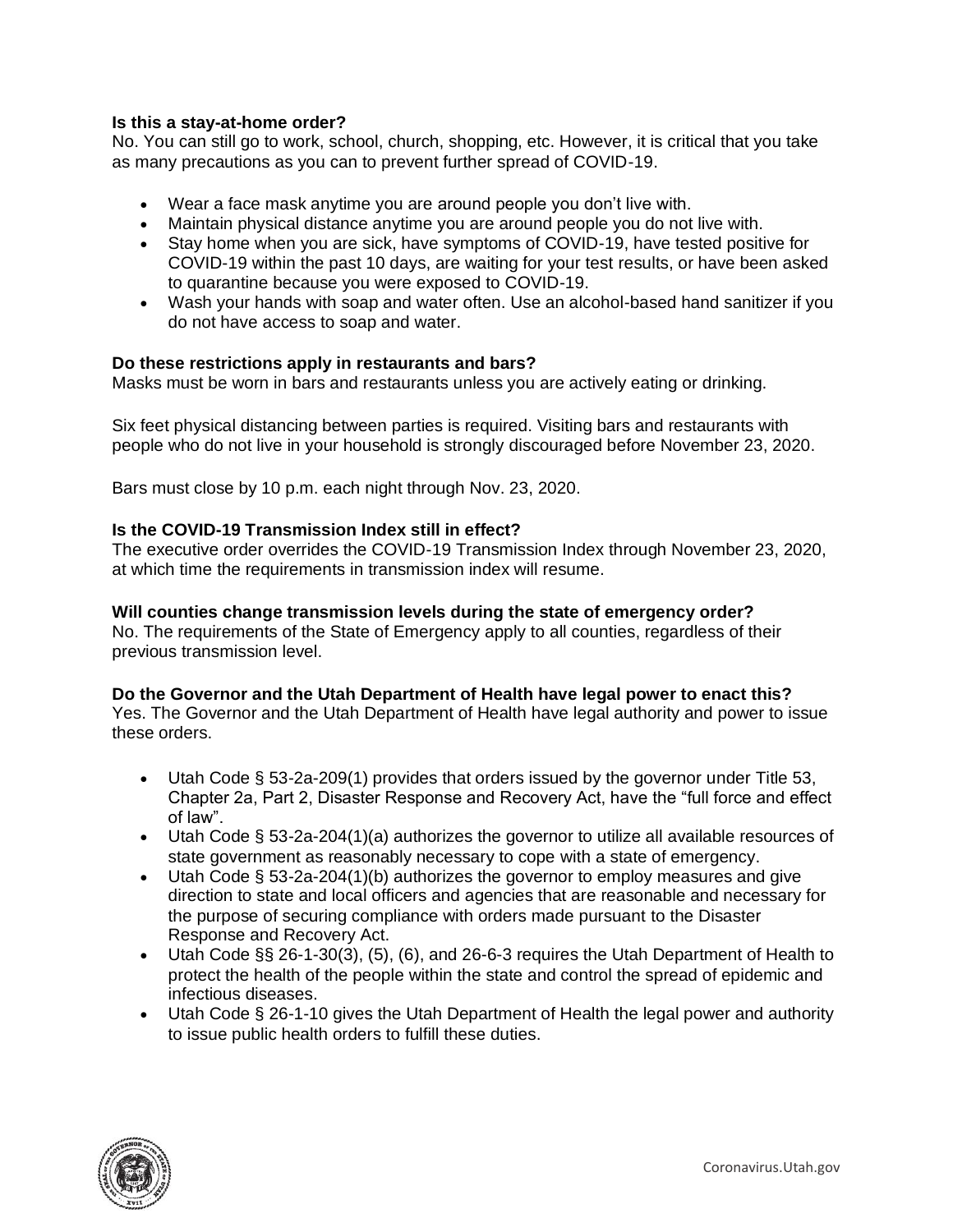### **How will these restrictions be enforced?**

Businesses are expected to enforce mask requirements with their employees and to promote mask wearing to their patrons, and visibly post signage to that effect. Any business that does not comply with the requirements of the emergency order could face penalties, including loss of their business license.

The Utah State Board of Education and the Utah High School Activities Association will enforce the requirements on extracurricular activities.

Individual colleges and universities will work with the Utah System of Higher Education to implement testing requirements on campuses.

Local health departments and/or law enforcement agencies are authorized under state statute to enforce any element of a public health order.

### **What does a "household group" mean?**

Household group means everyone who lives together in the same home.

## Face masks

### **Is the entire state under a mask mandate?**

Yes. Face masks are required in all counties. The mask mandate will remain in place for the foreseeable future, and does not expire when the State of Emergency expires.

### **When are face masks required?**

You must wear a face mask indoors and outdoors anytime you are within 6 feet of any individual from a different household. This means you must wear a face mask anytime you are around people you don't live with. For businesses, this includes both employees and patrons.

## [Executive Order 2020-73](https://coronavirus-download.utah.gov/Governor/EO-2020-73-temporary-statewide-covid-19-restrictions.pdf)

The State Public Health Order requiring masks in schools is still effective and can be found here: [coronavirus-download.utah.gov/Governor/State-Public-Health-Order-UPHO-2020-11](https://coronavirus-download.utah.gov/Governor/State-Public-Health-Order-UPHO-2020-11-v.2.pdf) [v.2.pdf.](https://coronavirus-download.utah.gov/Governor/State-Public-Health-Order-UPHO-2020-11-v.2.pdf)

### **What are the penalties for not wearing a mask?**

You are subject to a fine. Businesses that fail to enforce employee mask wearing, promote patron mask wearing, or that do not post signs to that effect, are also subject to a fine by the Labor Commission.

### **Are medical exemptions still in place for the face coverings?**

Yes. [Executive Order 2020-73](https://coronavirus-download.utah.gov/Governor/EO-2020-73-temporary-statewide-covid-19-restrictions.pdf) lists what settings or individuals are allowed face mask exceptions.

### **At what age are masks required?**

According to [Executive Order 2020-73,](https://coronavirus-download.utah.gov/Governor/EO-2020-73-temporary-statewide-covid-19-restrictions.pdf) children younger than 3 years of age are exempt from wearing a face mask.

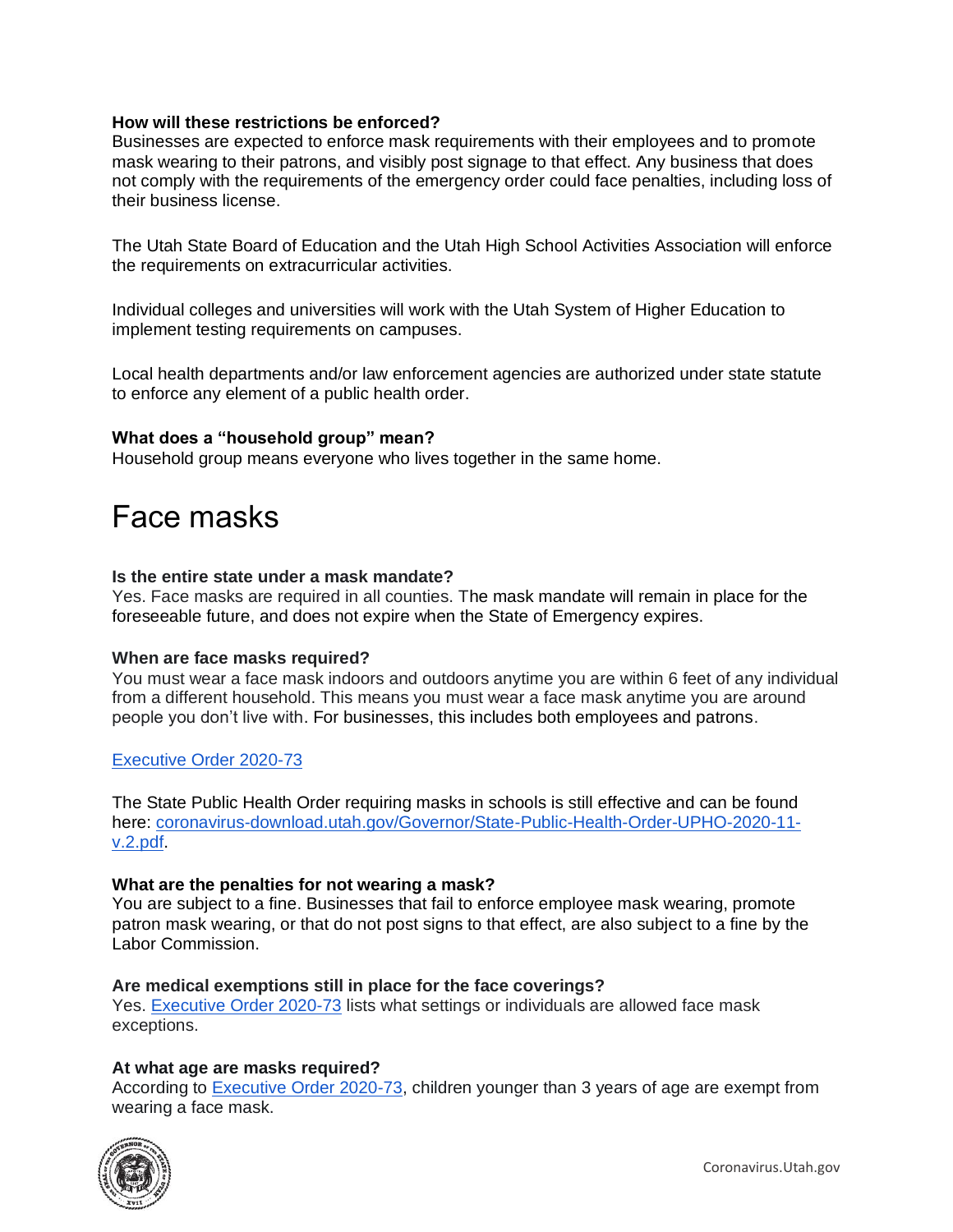# Social gatherings

## **Can I attend a social gathering?**

During the governor's State of Emergency, you should limit your social gatherings to those you live with. When you are around people you don't live with, masks and physical distancing are required.

### **Does the mask mandate apply to social gatherings?**

Yes. You must wear a face mask anytime you are within 6 feet of someone who doesn't live with you.

### **What does a social gathering mean?**

According to [Executive Order 2020-73,](https://coronavirus-download.utah.gov/Governor/EO-2020-73-temporary-statewide-covid-19-restrictions.pdf) a social gathering means an in-person gathering of individuals from separate households. Social gatherings do not include a gathering for a primarily educational or religious purpose.

These gatherings may be held indoors or outdoors. Examples of social gatherings may include:

- Get-togethers with friends, families, or neighbors
- Celebrations of any kind that are not overseen by a formal organization (celebration of life events, baby showers, religious celebrations)
- Potlucks, BBQs, or dinner parties
- Book clubs
- Game nights
- Birthday parties
- Holiday parties
- Cultural celebrations (such as quinceañeras)
- Any other event where members from more than one household are present

## **Are there any exceptions to the social gatherings restriction?**

You may attend a social gathering if everyone in attendance wears a face mask AND everyone in attendance follows the physical distancing requirements. Household groups must be separated by at least 6 feet of distance at the social gathering.

### **What does an "event host" mean?**

"Event host" means a person that owns, operates, provides facilities for, or has formal oversight over any of the following where a social gathering occurs: an amusement or water park, arena, aquarium, aviary, botanical garden, ceremony, cinema, comedy club, commercial event venue, commercial party venue, concert or concert hall, conference, convention or convention center, dance or dance hall, driver's education training, fair or fairground, museum, organized athletic or sporting event, recital, stadium, theater, or zoo.

### **What requirements must an event host follow?**

An event host must:

• Require each individual attending the social gathering to wear a face mask, including in entrances and exits of the location.

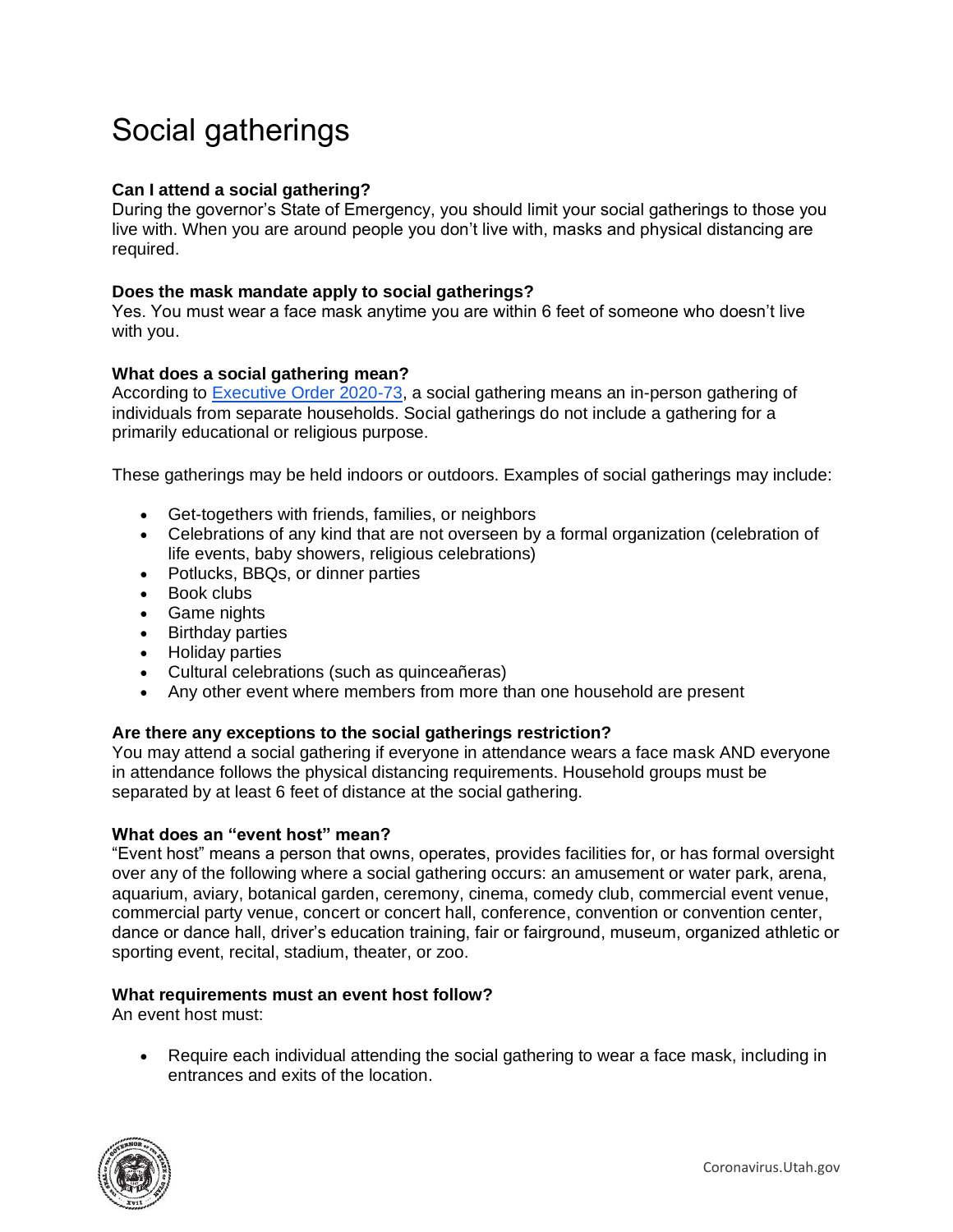- Require at least 6 feet of physical distance between individuals from separate households, unless the event host received a waiver according to [State Public Health](https://coronavirus-download.utah.gov/Health/UPHO-2020-19-COVID-19-Transmission-Index.pdf)  [Order 2020-19](https://coronavirus-download.utah.gov/Health/UPHO-2020-19-COVID-19-Transmission-Index.pdf) or [State Public Health Order 2020-20.](https://coronavirus-download.utah.gov/Health/UPHO-2020-20-UPDATING-COVID-19-Transmission-Index.pdf)
- Post signage at the social gathering that lists COVID-19 symptoms, asks individuals experiencing COVID-19 symptoms to stay home, and provides notice of face mask and physical distancing requirements.
- Complete and implement the requirements of the [Event Management Template.](https://coronavirus-download.utah.gov/business/Yellow/COVID_19_Event_Planning_Template.pdf)

## Athletic and sporting events and extracurricular activities

## **Can youth continue to play sports, through their school or recreation leagues with this executive order?**

No. Organized athletic or sporting events and extracurricular activities are prohibited through November 23, 2020.

After November 23, 2020 weekly testing of participants in high school sports will be implemented.

## **What does an extracurricular activity mean?**

An extracurricular activity means an activity, course, or program that is:

- Not directly related to delivering instruction
- Provided, sponsored, or supported by a school or public or private institution of higher education

## **Does this apply to intercollegiate athletic events?**

No. Intercollegiate athletic events are still allowed, as testing protocols have already been adopted for college sports.

## **Are there any other exceptions to this restriction?**

Yes. A high school football practice or game is allowed if all of the following requirements are met:

- Each participant including coaches, trainers, staff members, and athletes must wear a face mask. Athletes are allowed to take their face masks off while playing.
- Spectators are limited to the participating athletes, coaches, trainers, and staff members. In addition, each athlete, coach, trainer, or staff member is allowed to bring 2 guests only to games.
- Spectators must wear a face mask.
- Spectators must stay at least 6 feet from people they don't live with.
- Coaches, trainers, staff members, and athletes must show proof of a negative COVID-19 test result within 72 hours before the game.

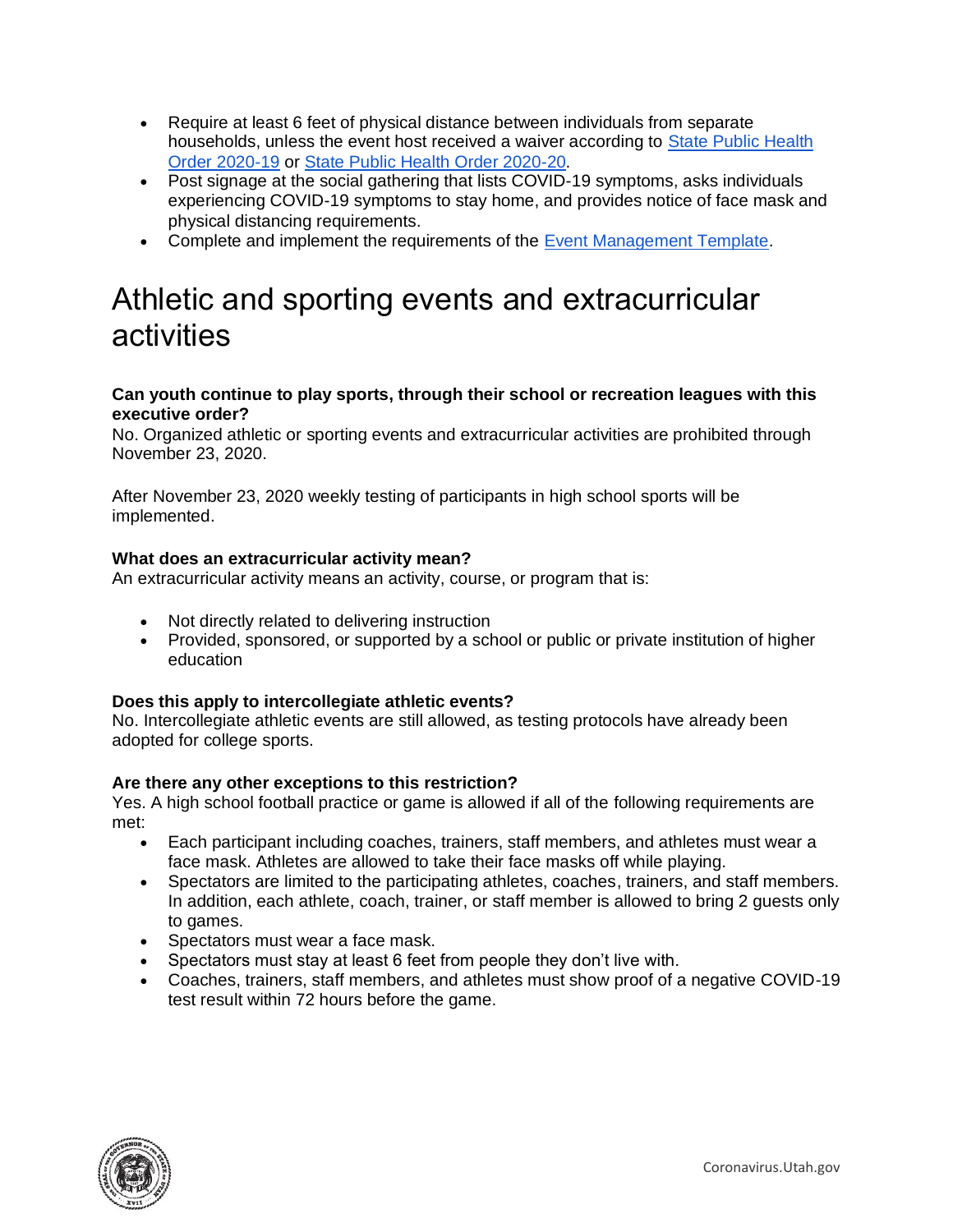### **Why are high school football teams allowed an exception?**

The high school football season is nearly complete and only a limited number of teams have games remaining. Strict safety protocols, such as testing requirements, mask requirements, and limitations on spectators will help ensure the remainder of the high school football season can be safely completed.

#### **Are gyms and fitness centers considered an athletic or sporting event or extracurricular activity?**

Gyms and fitness centers are considered a business and must follow all of the restrictions for businesses.

Gyms and fitness centers may not act as an event host for youth or intercollegiate athletic or sporting events or extracurricular activities. This means any athletic or sporting event or extracurricular activity like a youth or intercollegiate basketball league, dance class, swim team, etc. is not allowed at this time.

## School and work

### **Can I go to school?**

Yes. K-12 schools will remain open for in-person learning.

Schools should refer to the [COVID-19 School Manual](https://coronavirus.utah.gov/education/school-manual/) and Utah State Board of Education's [School Reopening Planning Handbook](https://schools.utah.gov/file/5997f53e-85ca-4186-83fe-932385ea760a) for guidance on how to best protect students, teachers, and employees.

The [State Public Health Order](https://coronavirus-download.utah.gov/Governor/State-Public-Health-Order-UPHO-2020-11-v.2.pdf) requiring masks in K-12 schools is still in effect for all counties.

### **Why aren't schools closing to in-person learning?**

Schools play an essential role in the infrastructure and well-being of our state and our communities. Schools may remain open to in person learning in all transmission levels.

Local school boards and school districts should work with their local health officer to determine when to move to a remote or hybrid learning model, depending on case counts and outbreak thresholds at the school or school district level.

### **What restrictions are there for college and university students?**

Students who are enrolled in a public or private institution of higher education (university or college) and who live in on-campus housing or attend at least one in-person class must get a COVID-19 test each week. Students who test positive should follow the isolation requirements they receive from their school and/or the public health department.

Higher education will notify students how to receive a test and what documentation is required.

Testing is encouraged to begin as soon as possible, but *must* be implemented by January 1, 2021.

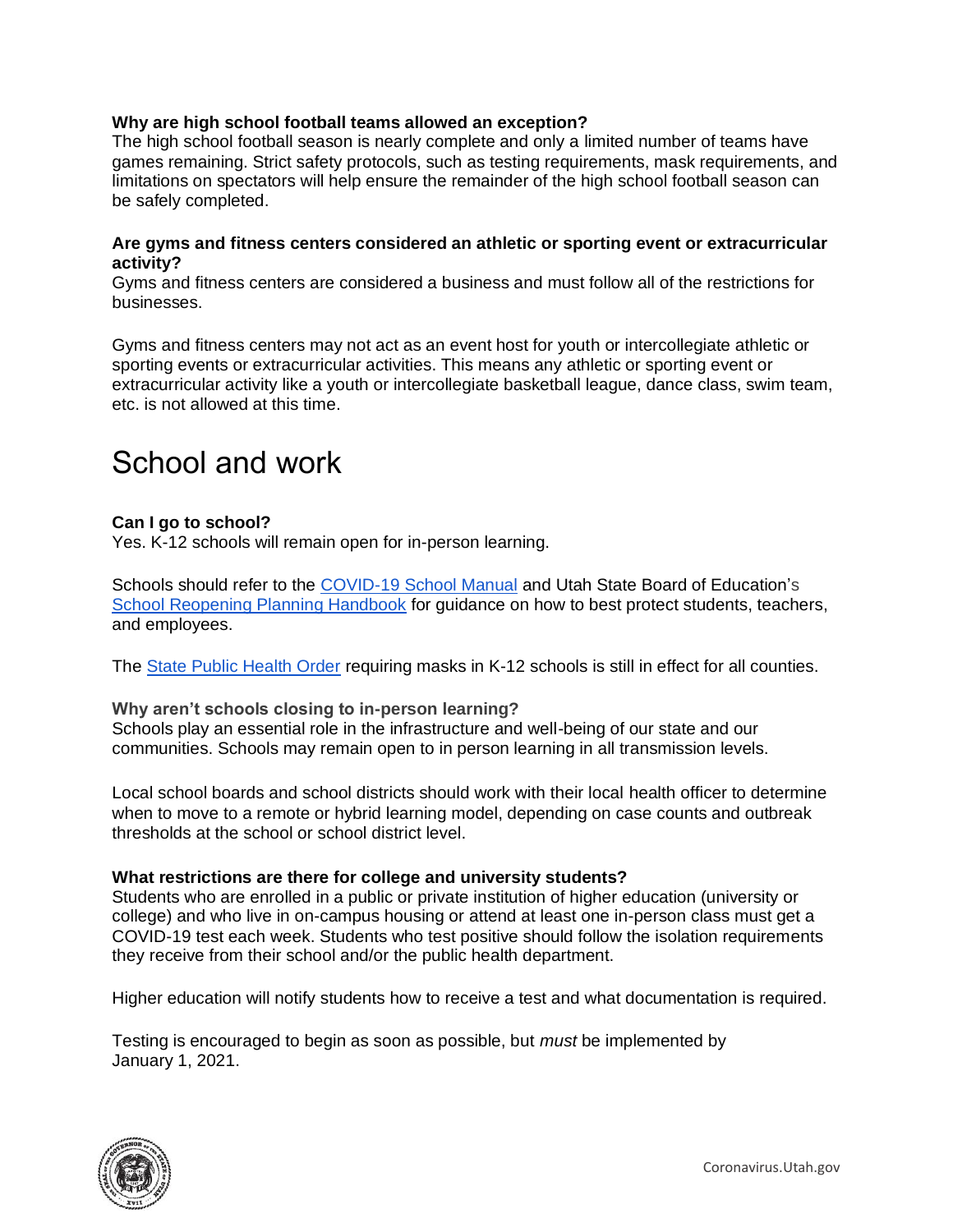## **Can I go to work?**

Yes. You should telework if at all possible during the governor's State of Emergency. If it is not possible to telework, you need to take extra precautions at work:

- Wear a face mask anytime you are around people you don't live with.
- Physical distance anytime you are around people you don't live with.
- Stay home when you are sick, have symptoms of COVID-19, have tested positive for COVID-19 or are waiting for your test results, or have been asked to quarantine because you were exposed to COVID-19.
- Wash your hands with soap and water often. Use an alcohol-based hand sanitizer if you do not have access to soap and water.

## **Should I be working from home?**

Employers should allow employees to work from home as much as possible. It is important to let employees work from home if they are higher-risk individuals or take leave if they are sick or asked to isolate or quarantine.

## Church and religious services

## **Can I go to church?**

Yes.

## **Where do religious services fit into these requirements?**

Faith-based organizations are encouraged to take steps to help limit the spread of COVID-19, such as:

- Allow for physical distancing (at least 6') as much as possible.
- Face masks should be worn.
- Encourage participants to stay home when they are sick, have symptoms of COVID-19, have tested positive for COVID-19 or are awaiting test results, or have been asked to quarantine because they were exposed to COVID-19.
- And finally, encourage good hygiene through frequent hand washing.

## **What about church youth groups or scouts?**

Only formal religious services are exempt from the [Executive Order 2020-73.](https://coronavirus-download.utah.gov/Governor/EO-2020-73-temporary-statewide-covid-19-restrictions.pdf) If these activities are not formal religious services, gatherings should only be held with the people in your household (the people you live with).